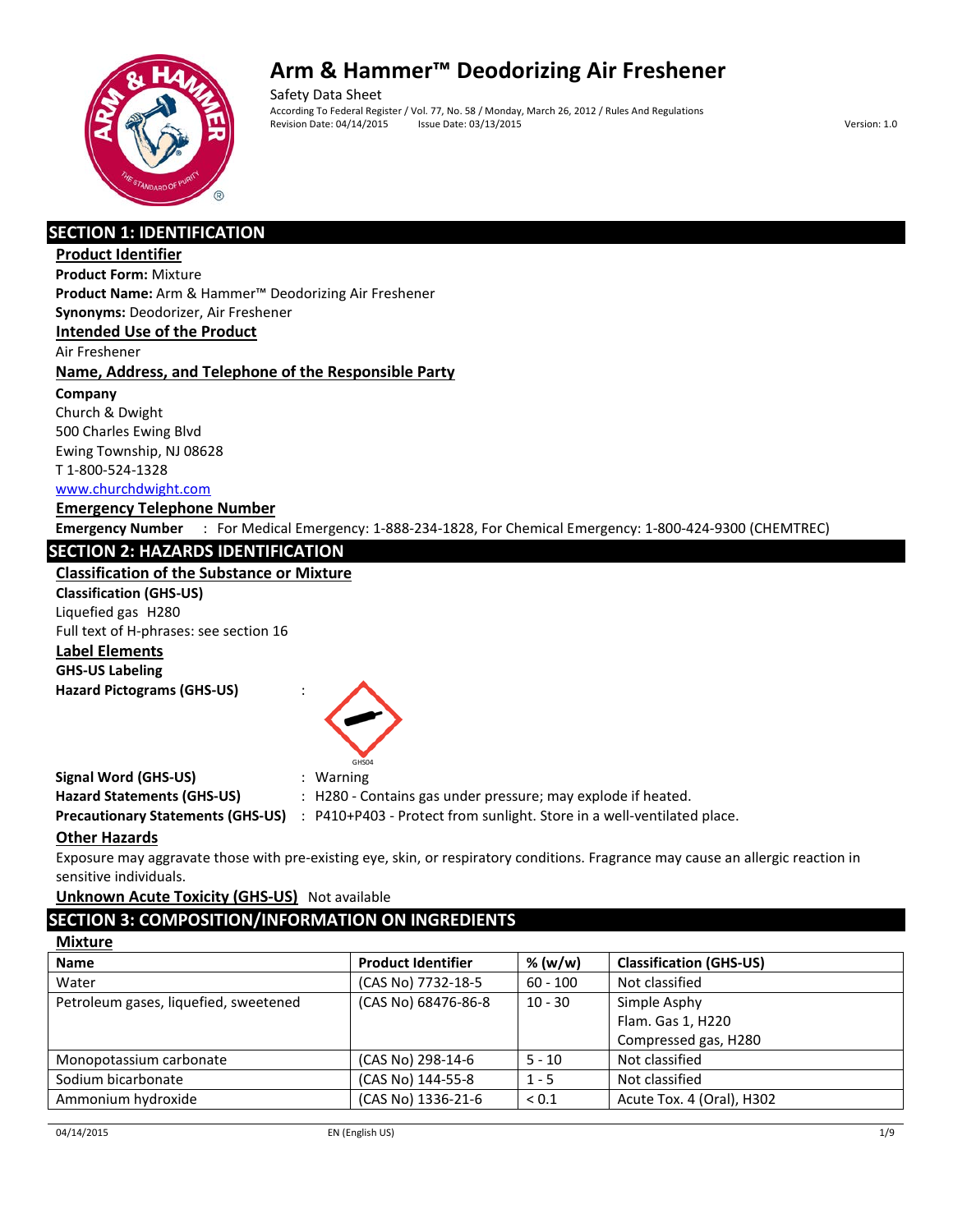Safety Data Sheet

According To Federal Register / Vol. 77, No. 58 / Monday, March 26, 2012 / Rules And Regulations

|  | Skin Corr. 1B, H314   |
|--|-----------------------|
|  | Eye Dam. 1, H318      |
|  | Aquatic Acute 1, H400 |

The specific chemical identity and/or exact percentage of composition have been withheld as a trade secret [29 CFR 1910.1200]. A range of concentration as prescribed by the Controlled Products Regulations has been used where necessary, due to varying composition.

Full text of H-phrases: see section 16

### **SECTION 4: FIRST AID MEASURES**

### **Description of First Aid Measures**

**General:** Never give anything by mouth to an unconscious person. If you feel unwell, seek medical advice (show the label where possible). If frostbite or freezing occurs, immediately flush with plenty of lukewarm water to GENTLY warm the affected area. Do not use hot water. Do not rub affected area. Get immediate medical attention.

**Inhalation:** When symptoms occur: go into open air and ventilate suspected area. Obtain medical attention if breathing difficulty persists.

**Skin Contact:** Remove contaminated clothing. Drench affected area with water for at least 15 minutes. Obtain medical attention if irritation develops or persists.

**Eye Contact:** Rinse cautiously with water for several minutes. Remove contact lenses, if present and easy to do. Continue rinsing. Obtain medical attention if irritation develops or persists.

**Ingestion:** Rinse mouth. Do NOT induce vomiting. Obtain medical attention.

#### **Most Important Symptoms and Effects Both Acute and Delayed**

**General:** Contact with gas escaping the container can cause frostbite.

**Inhalation:** Fragrance within this product may cause an allergic reaction in sensitive individuals. High concentration of vapors may induce: headache, dizziness, drowsiness.

**Skin Contact:** Repeated or prolonged skin contact may cause irritation. Contact with gas escaping the container can cause frostbite and freeze burns.

**Eye Contact:** May cause slight irritation to eyes. Contact with gas escaping the container can cause frostbite, freeze burns, and permanent eye damage.

**Ingestion:** Not expected to be a primary route of exposure.

**Chronic Symptoms:** Not available

### **Indication of Any Immediate Medical Attention and Special Treatment Needed**

# If exposed or concerned, get medical advice and attention.

# **SECTION 5: FIRE-FIGHTING MEASURES**

#### **Extinguishing Media**

**Suitable Extinguishing Media:** Use extinguishing media appropriate for surrounding fire.

**Unsuitable Extinguishing Media:** For surrounding fire. Do not use a heavy water stream. Use of heavy stream of water may spread fire.

#### **Special Hazards Arising From the Substance or Mixture**

**Fire Hazard:** Not considered flammable but may burn at high temperatures.

**Explosion Hazard:** Pressurized container: may burst if heated.

**Reactivity:** Hazardous reactions will not occur under normal conditions.

#### **Advice for Firefighters**

**Precautionary Measures Fire:** Exercise caution when fighting any chemical fire.

**Firefighting Instructions:** Use water spray or fog for cooling exposed containers.

**Protection During Firefighting:** Do not enter fire area without proper protective equipment, including respiratory protection. Hazardous Combustion Products: Carbon oxides (CO, CO<sub>2</sub>), sodium oxides, potassium oxides, nitrogen oxides, ammonia, irritating fumes.

**Other information:** Do not allow run-off from fire fighting to enter drains or water courses.

#### **Reference to Other Sections**

Refer to section 9 for flammability properties.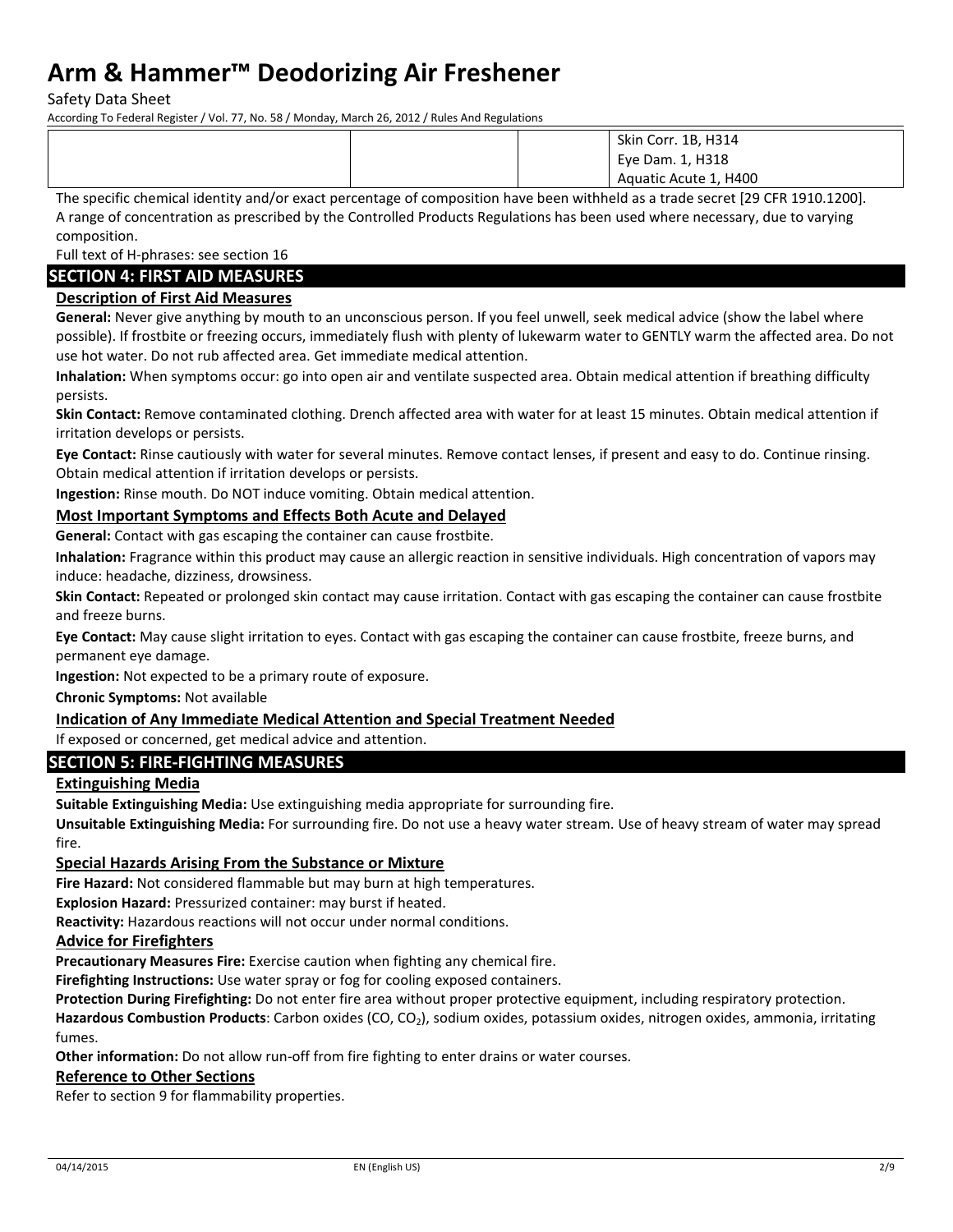Safety Data Sheet

According To Federal Register / Vol. 77, No. 58 / Monday, March 26, 2012 / Rules And Regulations

#### **SECTION 6: ACCIDENTAL RELEASE MEASURES**

#### **Personal Precautions, Protective Equipment and Emergency Procedures**

**General Measures:** Avoid breathing (vapors, mist, spray). Avoid prolonged contact with eyes, skin and clothing.

#### **For Non-Emergency Personnel**

**Protective Equipment:** Use appropriate personal protection equipment (PPE).

**Emergency Procedures:** Evacuate unnecessary personnel.

#### **For Emergency Personnel**

**Protective Equipment:** Equip cleanup crew with proper protection.

**Emergency Procedures:** Ventilate area.

#### **Environmental Precautions**

Prevent entry to sewers and public waters.

#### **Methods and Material for Containment and Cleaning Up**

**For Containment:** Contain any spills with dikes or absorbents. Stop leak, if possible without risk.

**Methods for Cleaning Up:** Absorb and/or contain spill with inert material, then place in suitable container. Clean up spills immediately and dispose of waste safely. Contact competent authorities after a spill.

#### **Reference to Other Sections**

See heading 8, Exposure Controls and Personal Protection.

#### **SECTION 7: HANDLING AND STORAGE**

#### **Precautions for Safe Handling**

**Additional Hazards When Processed:** Do not puncture or incinerate container. Pressurized container: may burst if heated. Heating of product to decomposition can release toxic or irritating fumes; ensure proper ventilation is employed, proper precautions are enforced, and applicable regulations are followed.

**Hygiene Measures:** Handle in accordance with good industrial hygiene and safety procedures. Wash hands and other exposed areas with mild soap and water before eating, drinking, or smoking and again when leaving work.

#### **Conditions for Safe Storage, Including Any Incompatibilities**

**Technical Measures:** Comply with applicable regulations.

**Storage Conditions:** Store in a dry, cool and well-ventilated place. Keep container closed when not in use. Keep/Store away from extremely high or low temperatures, heat, direct sunlight, incompatible materials.

**Incompatible Materials:** Strong acids, strong bases, strong oxidizers.

**Storage Temperature:** ≤48.9 °C (≤120°F)

#### **Specific End Use(s)**

Air Freshener.

### **SECTION 8: EXPOSURE CONTROLS/PERSONAL PROTECTION**

#### **Control Parameters**

For substances listed in section 3 that are not listed here, there are no established Exposure limits from the manufacturer, supplier, importer, or the appropriate advisory agency including: ACGIH (TLV), NIOSH (REL), OSHA (PEL), Canadian provincial governments, or the Mexican government

#### **Exposure Controls**

**Appropriate Engineering Controls:** For Occupational workplace settings: Ensure adequate ventilation, especially in confined areas. Ensure all national/local regulations are observed.

**Personal Protective Equipment:** For Occupational workplace settings and bulk quantities: Insufficient ventilation: wear respiratory protection. Protective goggles. Gloves. Protective clothing.



**Materials for Protective Clothing:** Wear thermally protective clothing when handling product in significant amounts **Hand Protection:** If material is cold, wear thermally resistant protective gloves.

**Eye Protection:** Chemical goggles or safety glasses.

**Skin and Body Protection:** Not available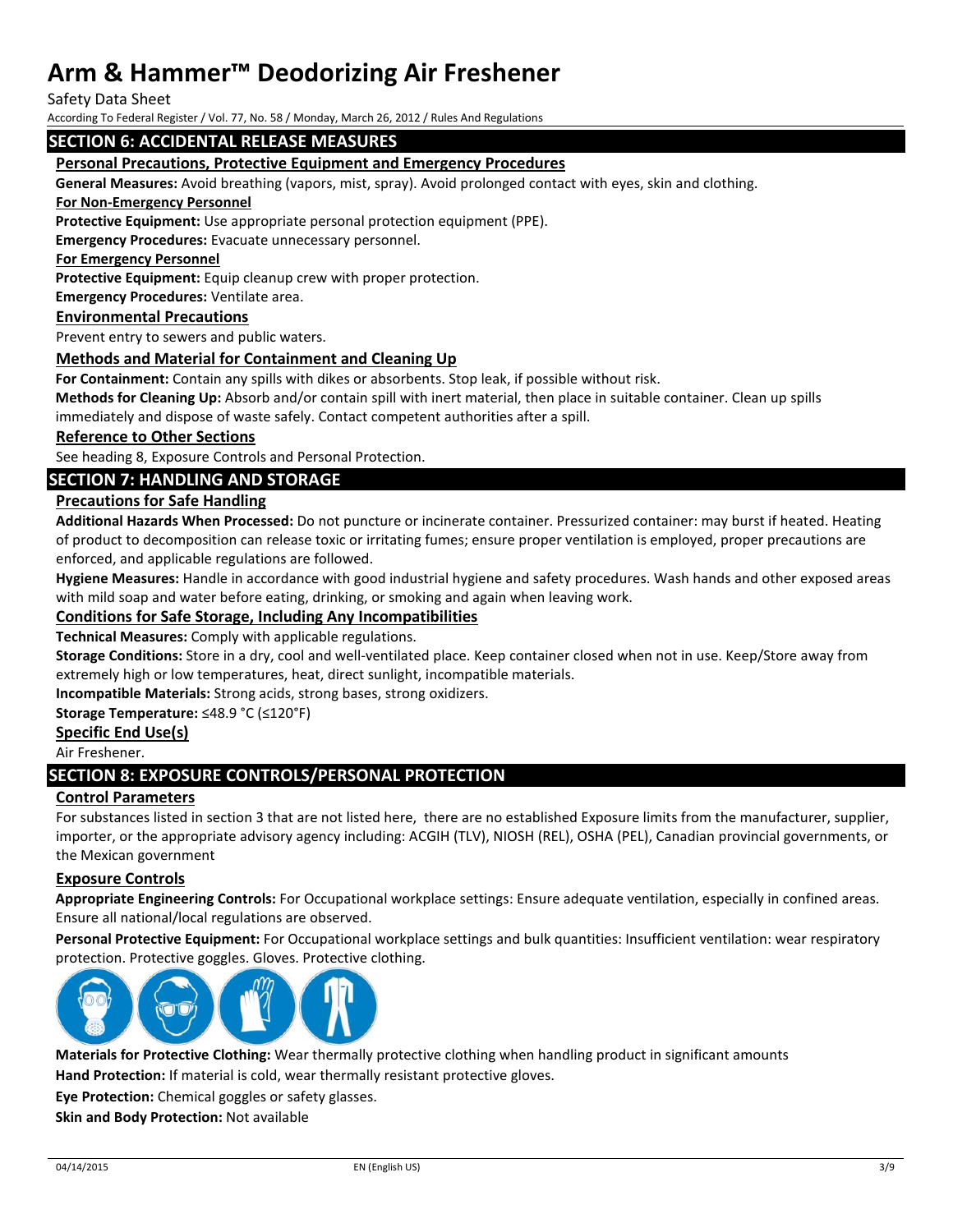Safety Data Sheet

According To Federal Register / Vol. 77, No. 58 / Monday, March 26, 2012 / Rules And Regulations

**Respiratory Protection:** Wear approved mask. Use a NIOSH-approved respirator or self-contained breathing apparatus whenever exposure may exceed established Occupational Exposure Limits.

**Other Information:** When using, do not eat, drink or smoke.

# **SECTION 9: PHYSICAL AND CHEMICAL PROPERTIES**

| <b>Information on Basic Physical and Chemical Properties</b> |                      |                                                                       |
|--------------------------------------------------------------|----------------------|-----------------------------------------------------------------------|
| <b>Physical State</b>                                        |                      | Gas                                                                   |
| Appearance                                                   |                      | Colorless                                                             |
| Odor                                                         |                      | Various, described on label                                           |
| <b>Odor Threshold</b>                                        |                      | Not available                                                         |
| рH                                                           |                      | 9                                                                     |
| <b>Evaporation Rate</b>                                      |                      | Not available                                                         |
| <b>Melting Point</b>                                         |                      | Not available                                                         |
| <b>Freezing Point</b>                                        |                      | Not available                                                         |
| <b>Boiling Point</b>                                         |                      | Not available                                                         |
| <b>Flash Point</b>                                           |                      | Not flammable                                                         |
| <b>Auto-ignition Temperature</b>                             |                      | Not available                                                         |
| <b>Decomposition Temperature</b>                             |                      | Not available                                                         |
| Flammability (solid, gas)                                    |                      | Not available                                                         |
| <b>Lower Flammable Limit</b>                                 |                      | Not available                                                         |
| Upper Flammable Limit                                        |                      | Not available                                                         |
| <b>Vapor Pressure</b>                                        |                      | 60 psig @ $21.1^{\circ}$ C (70 $^{\circ}$ F)                          |
| <b>Relative Vapor Density at 20 °C</b>                       |                      | Not available                                                         |
| <b>Relative Density</b>                                      |                      | Not available                                                         |
| <b>Specific Gravity</b>                                      |                      | 1.06                                                                  |
| Solubility                                                   |                      | Not available                                                         |
| <b>Partition Coefficient: N-Octanol/Water</b>                |                      | Not available                                                         |
| <b>Viscosity</b>                                             |                      | Not available                                                         |
| <b>Explosion Data – Sensitivity to Mechanical Impact</b>     | $\ddot{\phantom{1}}$ | Not expected to present an explosion hazard due to mechanical impact. |
| <b>Explosion Data - Sensitivity to Static Discharge</b>      |                      | Not expected to present an explosion hazard due to static discharge.  |

## **SECTION 10: STABILITY AND REACTIVITY**

**Reactivity:** Hazardous reactions will not occur under normal conditions.

**Chemical Stability:** Stable under recommended handling and storage conditions (see section 7).

**Possibility of Hazardous Reactions:** Hazardous polymerization will not occur.

**Conditions to Avoid:** Direct sunlight, extremely high or low temperatures, heat, incompatible materials.

**Incompatible Materials:** Strong acids, strong bases, strong oxidizers.

Hazardous Decomposition Products: Carbon oxides (CO, CO<sub>2</sub>), sodium oxides, potassium oxides, nitrogen oxides, ammonia, irritating fumes.

## **SECTION 11: TOXICOLOGICAL INFORMATION**

### **Information on Toxicological Effects - Product**

**Acute Toxicity:** Not classified

**LD50 and LC50 Data:** Not available

**Skin Corrosion/Irritation:** Not classified **pH:** 9

**Serious Eye Damage/Irritation:** Not classified **pH:** 9

**Respiratory or Skin Sensitization:** Not classified

**Germ Cell Mutagenicity:** Not classified.

**Teratogenicity:** Not available

**Carcinogenicity:** Not classified.

**Specific Target Organ Toxicity (Repeated Exposure):** Not classified

**Reproductive Toxicity:** Not classified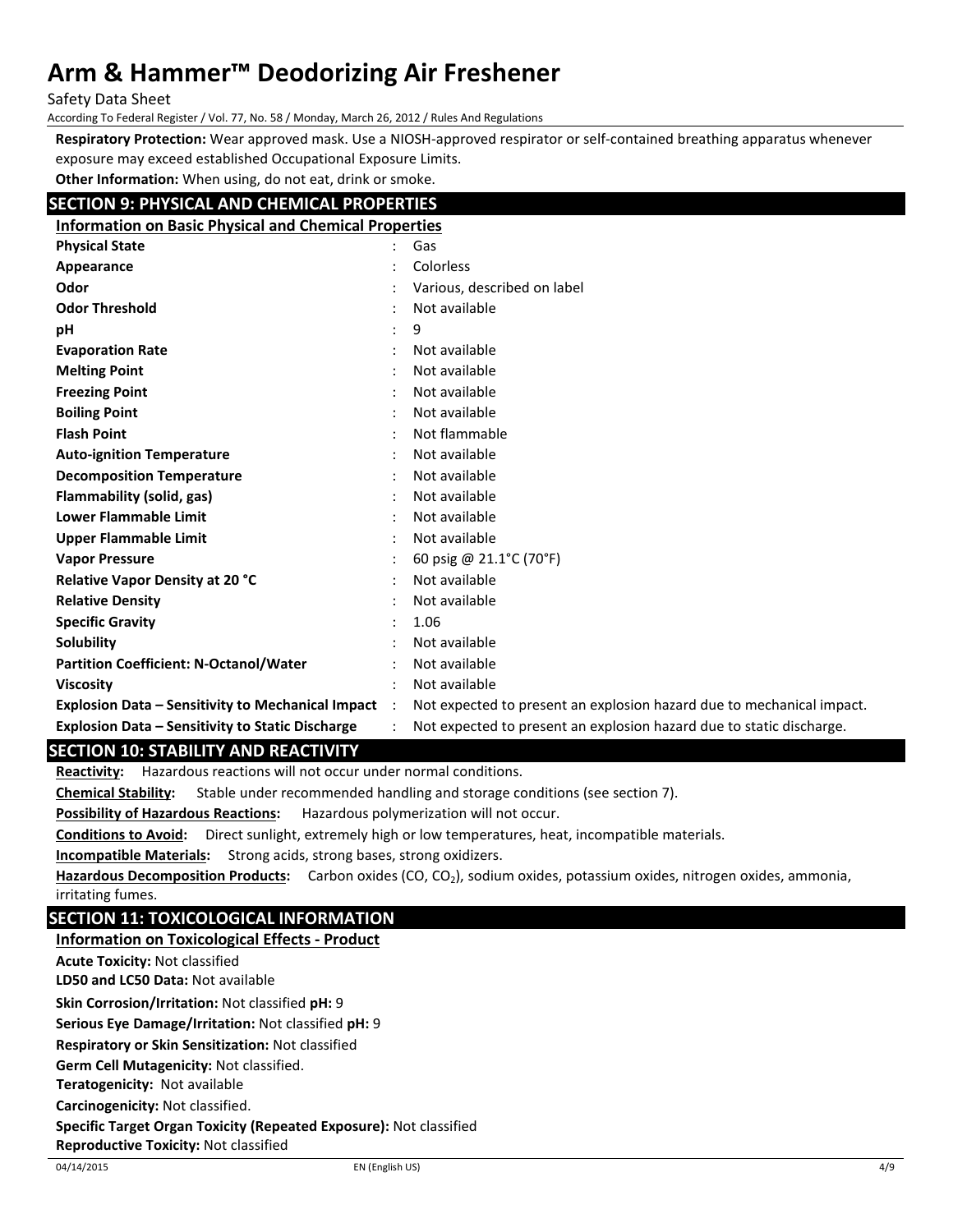Safety Data Sheet

According To Federal Register / Vol. 77, No. 58 / Monday, March 26, 2012 / Rules And Regulations

**Specific Target Organ Toxicity (Single Exposure):** Not classified

**Aspiration Hazard:** Not classified

**Symptoms/Injuries After Inhalation:** Fragrance within this product may cause an allergic reaction in sensitive individuals. High concentration of vapors may induce: headache, dizziness, drowsiness.

**Symptoms/Injuries After Skin Contact:** Repeated or prolonged skin contact may cause irritation. Contact with gas escaping the container can cause frostbite and freeze burns.

**Symptoms/Injuries After Eye Contact:** May cause slight irritation to eyes. Contact with gas escaping the container can cause frostbite, freeze burns, and permanent eye damage.

**Symptoms/Injuries After Ingestion:** Not expected to be a primary route of exposure.

### **Information on Toxicological Effects - Ingredient(s)**

**LD50 and LC50 Data:**

**Water (7732-18-5)**

| <b>WALEI</b> (1134-10-3)       |                 |
|--------------------------------|-----------------|
| LD50 Oral Rat                  | > 90000 mg/kg   |
| Sodium bicarbonate (144-55-8)  |                 |
| LD50 Oral Rat                  | $7.3$ g/kg      |
| <b>LC50 Inhalation Rat</b>     | $> 4.7$ mg/l/4h |
| Ammonium hydroxide (1336-21-6) |                 |
| LD50 Oral Rat                  | 350 mg/kg       |
|                                |                 |

# **SECTION 12: ECOLOGICAL INFORMATION**

**Toxicity** No additional information available

| Sodium bicarbonate (144-55-8)                       |                                                               |  |  |
|-----------------------------------------------------|---------------------------------------------------------------|--|--|
| LC50 Fish 1                                         | 7100 mg/l Bluegill                                            |  |  |
| EC50 Daphnia 1                                      | $4100 \,\mathrm{mg/l}$                                        |  |  |
| LC50 Fish 2                                         | 7700 mg/l Rainbow Trout                                       |  |  |
| Ammonium hydroxide (1336-21-6)                      |                                                               |  |  |
| LC50 Fish 1                                         | 8.2 mg/l (Exposure time: 96 h - Species: Pimephales promelas) |  |  |
| EC50 Daphnia 1                                      | 0.66 mg/l (Exposure time: 48 h - Species: water flea)         |  |  |
| <b>EC50 Daphnia 2</b>                               | 0.66 mg/l (Exposure time: 48 h - Species: Daphnia pulex)      |  |  |
| <b>Persistence and Degradability</b>                |                                                               |  |  |
| Arm & Hammer <sup>™</sup> Deodorizing Air Freshener |                                                               |  |  |
| <b>Persistence and Degradability</b>                | Not established.                                              |  |  |
| <b>Bioaccumulative Potential</b>                    |                                                               |  |  |
| Arm & Hammer <sup>™</sup> Deodorizing Air Freshener |                                                               |  |  |
|                                                     |                                                               |  |  |

| <b>Bioaccumulative Potential</b>                   | Not established. |  |
|----------------------------------------------------|------------------|--|
| Petroleum gases, liquefied, sweetened (68476-86-8) |                  |  |
| Log POW<br>$\leq$ 2.8                              |                  |  |

**Mobility in Soil** Not available

#### **Other Adverse Effects**

**Other Information:** Avoid release to the environment.

#### **SECTION 13: DISPOSAL CONSIDERATIONS**

**Waste Disposal Recommendations:** Dispose of waste material in accordance with all local, regional, national, provincial, territorial and international regulations.

**Additional Information:** Pressurized container: may burst if heated.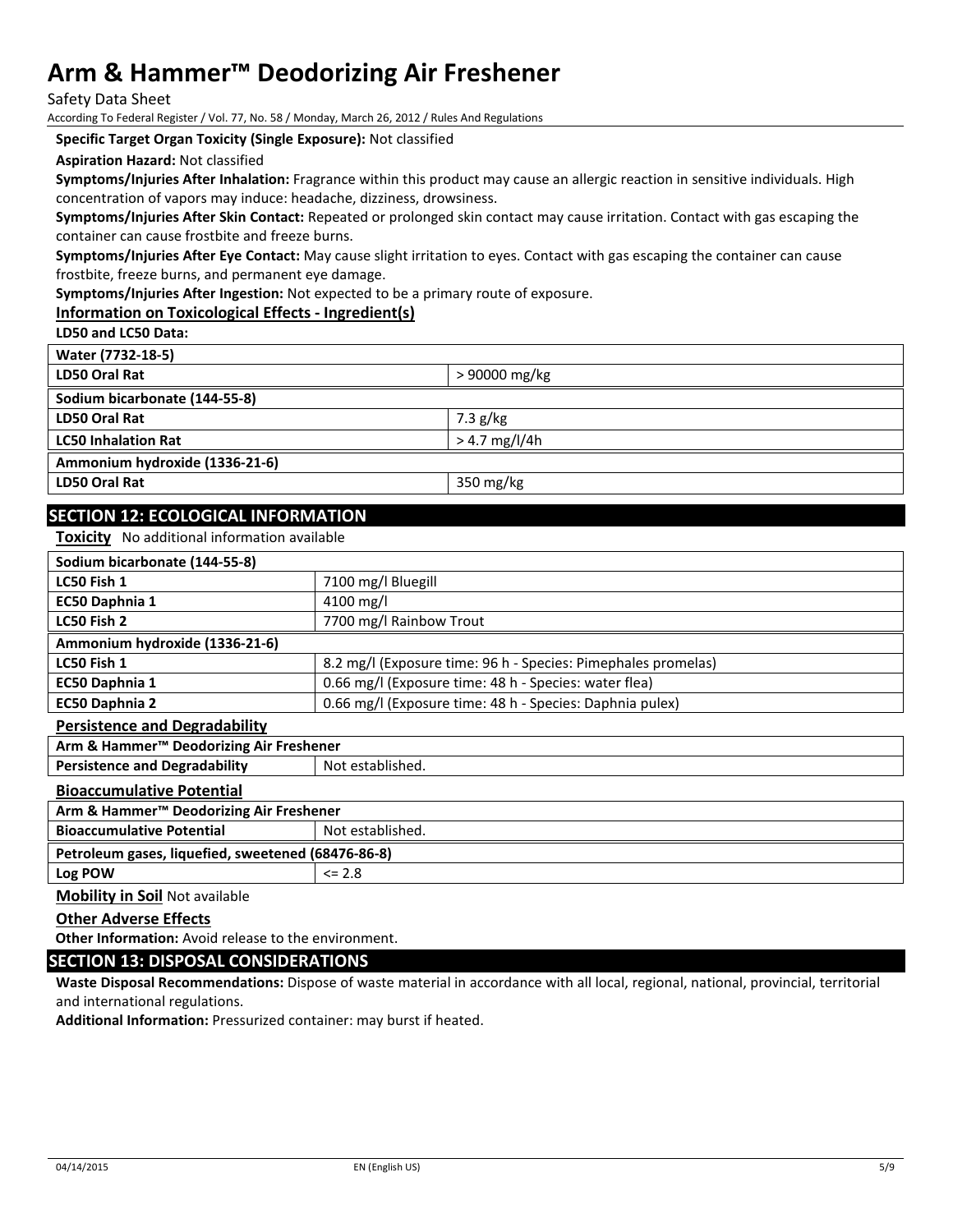Safety Data Sheet

According To Federal Register / Vol. 77, No. 58 / Monday, March 26, 2012 / Rules And Regulations

# **SECTION 14: TRANSPORT INFORMATION**

| In Accordance with DOT       |            |
|------------------------------|------------|
| <b>Proper Shipping Name</b>  | : AEROSOLS |
| <b>Hazard Class</b>          | .22        |
| <b>Identification Number</b> | : UN1950   |
| Label Codes                  | .22        |



May meet limited quantity requirements per DOT 49CFR 173.306, and other applicable sections. Please see similar sections within IATA, IMDG, and TDG regulations for more information.

#### **In Accordance with IMDG**

| <b>Proper Shipping Name</b>    | : AEROSOLS                |  |
|--------------------------------|---------------------------|--|
| <b>Hazard Class</b>            | : 2.2                     |  |
| <b>Identification Number</b>   | <b>UN1950</b>             |  |
| Label Codes                    | : 2.2                     |  |
| EmS-No. (Fire)                 | : F-D                     |  |
| EmS-No. (Spillage)             | : S-U                     |  |
| <b>In Accordance with IATA</b> |                           |  |
| <b>Proper Shipping Name</b>    | : AEROSOLS, NON-FLAMMABLE |  |
| <b>Identification Number</b>   | <b>UN1950</b>             |  |
| <b>Hazard Class</b>            | : 2.2                     |  |
| Label Codes                    | : 2.2                     |  |
| <b>ERG Code (IATA)</b>         | : 2L                      |  |
| In Accordance with TDG         |                           |  |
| <b>Proper Shipping Name</b>    | : AEROSOLS, NON-FLAMMABLE |  |
| <b>Hazard Class</b>            | : 2.2                     |  |
| <b>Identification Number</b>   | : 1950                    |  |
| <b>Label Codes</b>             | 2.2                       |  |
|                                |                           |  |

# **SECTION 15: REGULATORY INFORMATION**

## **US Federal and international regulations**

| Arm & Hammer <sup>™</sup> Deodorizing Air Freshener |  |
|-----------------------------------------------------|--|
|                                                     |  |

**SARA Section 311/312 Hazard Classes** SARA Sudden release of pressure hazard

## **Water (7732-18-5)**

#### **Regional legislation**

Listed on the AICS (Australian Inventory of Chemical Substances) Listed on the Canadian DSL (Domestic Substances List) Listed on IECSC (Inventory of Existing Chemical Substances Produced or Imported in China) Listed on the EEC inventory EINECS (European Inventory of Existing Commercial Chemical Substances) Listed on the Korean ECL (Existing Chemicals List) Listed on NZIoC (New Zealand Inventory of Chemicals) Listed on PICCS (Philippines Inventory of Chemicals and Chemical Substances) Listed on the United States TSCA (Toxic Substances Control Act) inventory **Petroleum gases, liquefied, sweetened (68476-86-8) Regional legislation** Listed on the AICS (Australian Inventory of Chemical Substances) Listed on the Canadian DSL (Domestic Substances List) Listed on IECSC (Inventory of Existing Chemical Substances Produced or Imported in China) Listed on the EEC inventory EINECS (European Inventory of Existing Commercial Chemical Substances) Listed on the Korean ECL (Existing Chemicals List) Listed on NZIoC (New Zealand Inventory of Chemicals) Listed on PICCS (Philippines Inventory of Chemicals and Chemical Substances) Listed on the United States TSCA (Toxic Substances Control Act) inventory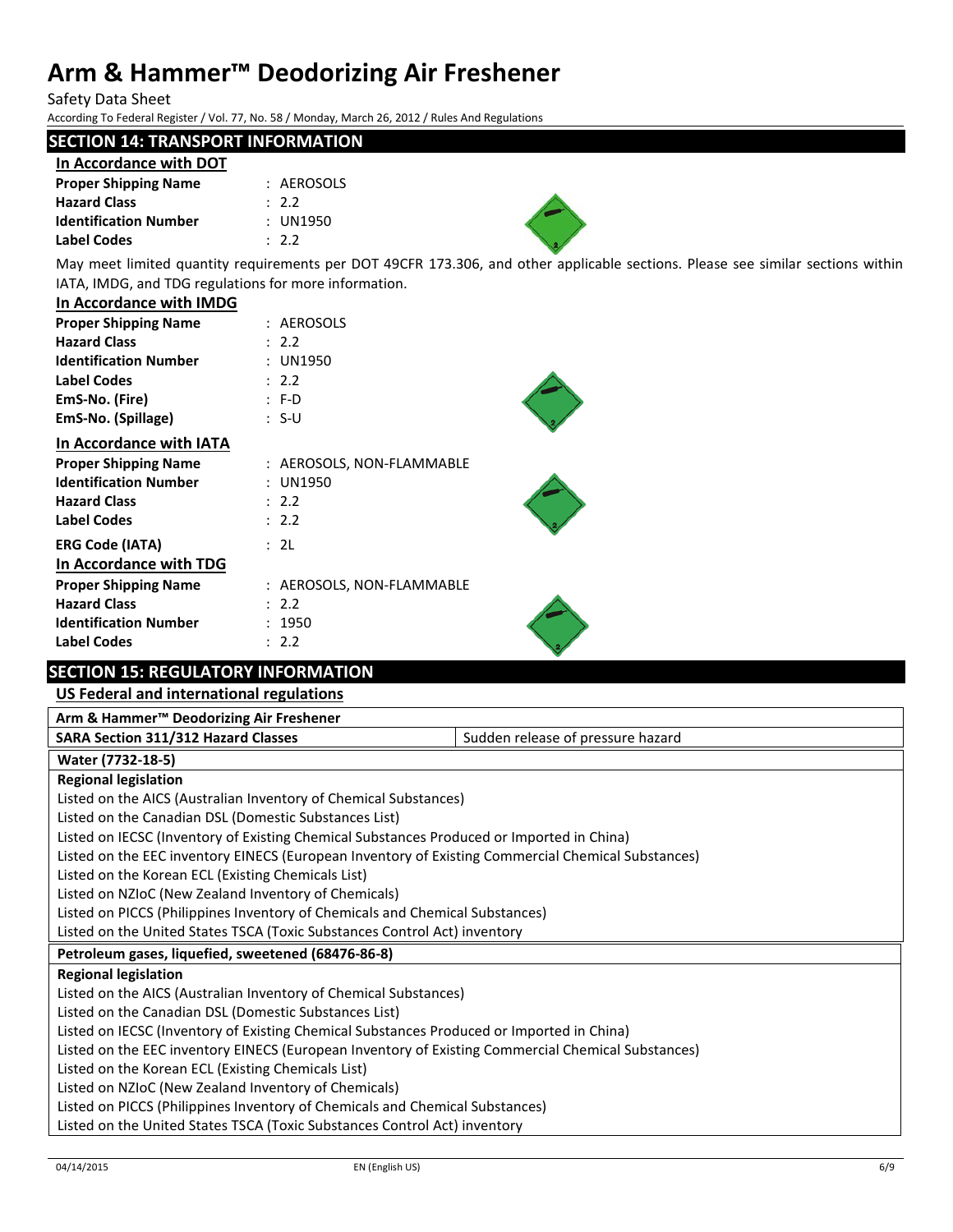Safety Data Sheet<br>According To Federal Registe

According To Federal Register / Vol. 77, No. 58 / Monday, March 26, 2012 / Rules And Regulations

| According To Federal Register / Vol. 77, No. 58 / Mionday, March 26, 2012 / Rules And Regulations                  |
|--------------------------------------------------------------------------------------------------------------------|
| Monopotassium carbonate (298-14-6)                                                                                 |
| <b>Regional legislation</b>                                                                                        |
| Listed on the AICS (Australian Inventory of Chemical Substances)                                                   |
| Listed on the Canadian DSL (Domestic Substances List)                                                              |
| Listed on IECSC (Inventory of Existing Chemical Substances Produced or Imported in China)                          |
| Listed on the EEC inventory EINECS (European Inventory of Existing Commercial Chemical Substances)                 |
| Listed on the Japanese ENCS (Existing & New Chemical Substances) inventory                                         |
| Listed on the Korean ECL (Existing Chemicals List)                                                                 |
| Listed on NZIoC (New Zealand Inventory of Chemicals)                                                               |
| Listed on PICCS (Philippines Inventory of Chemicals and Chemical Substances)                                       |
| Listed on the United States TSCA (Toxic Substances Control Act) inventory                                          |
| Sodium bicarbonate (144-55-8)                                                                                      |
| <b>Regional legislation</b>                                                                                        |
| Listed on the AICS (Australian Inventory of Chemical Substances)                                                   |
| Listed on the Canadian DSL (Domestic Substances List)                                                              |
| Listed on IECSC (Inventory of Existing Chemical Substances Produced or Imported in China)                          |
| Listed on the EEC inventory EINECS (European Inventory of Existing Commercial Chemical Substances)                 |
| Listed on the Japanese ENCS (Existing & New Chemical Substances) inventory                                         |
| Listed on the Korean ECL (Existing Chemicals List)                                                                 |
| Listed on NZIoC (New Zealand Inventory of Chemicals)                                                               |
| Listed on PICCS (Philippines Inventory of Chemicals and Chemical Substances)                                       |
| Listed on the United States TSCA (Toxic Substances Control Act) inventory                                          |
| Ammonium hydroxide (1336-21-6)                                                                                     |
| <b>Regional legislation</b>                                                                                        |
| Listed on the AICS (Australian Inventory of Chemical Substances)                                                   |
| Listed on the Canadian DSL (Domestic Substances List)                                                              |
| Listed on IECSC (Inventory of Existing Chemical Substances Produced or Imported in China)                          |
| Listed on the EEC inventory EINECS (European Inventory of Existing Commercial Chemical Substances)                 |
| Listed on the Japanese ENCS (Existing & New Chemical Substances) inventory                                         |
| Listed on the Korean ECL (Existing Chemicals List)                                                                 |
| Listed on NZIoC (New Zealand Inventory of Chemicals)                                                               |
| Listed on PICCS (Philippines Inventory of Chemicals and Chemical Substances)                                       |
|                                                                                                                    |
| Listed on the United States TSCA (Toxic Substances Control Act) inventory                                          |
| Japanese Poisonous and Deleterious Substances Control Law                                                          |
| Listed on the Canadian IDL (Ingredient Disclosure List)                                                            |
| <b>US State Regulations</b>                                                                                        |
| Petroleum gases, liquefied, sweetened (68476-86-8)                                                                 |
| U.S. - Maine - Chemicals of High Concern                                                                           |
| U.S. - Minnesota - Chemicals of High Concern                                                                       |
| Sodium bicarbonate (144-55-8)                                                                                      |
| U.S. - Texas - Effects Screening Levels - Long Term                                                                |
| U.S. - Texas - Effects Screening Levels - Short Term                                                               |
| Ammonium hydroxide (1336-21-6)                                                                                     |
| U.S. - Delaware - Pollutant Discharge Requirements - Reportable Quantities                                         |
| U.S. - Louisiana - Reportable Quantity List for Pollutants                                                         |
| U.S. - Massachusetts - Oil & Hazardous Material List - Groundwater Reportable Concentration - Reporting Category 1 |
| U.S. - Massachusetts - Oil & Hazardous Material List - Groundwater Reportable Concentration - Reporting Category 2 |
| U.S. - Massachusetts - Oil & Hazardous Material List - Reportable Quantity                                         |
| U.S. - Massachusetts - Oil & Hazardous Material List - Soil Reportable Concentration - Reporting Category 1        |
| U.S. - Massachusetts - Oil & Hazardous Material List - Soil Reportable Concentration - Reporting Category 2        |
| RTK - U.S. - Massachusetts - Right To Know List                                                                    |
|                                                                                                                    |

U.S. - Massachusetts - Toxics Use Reduction Act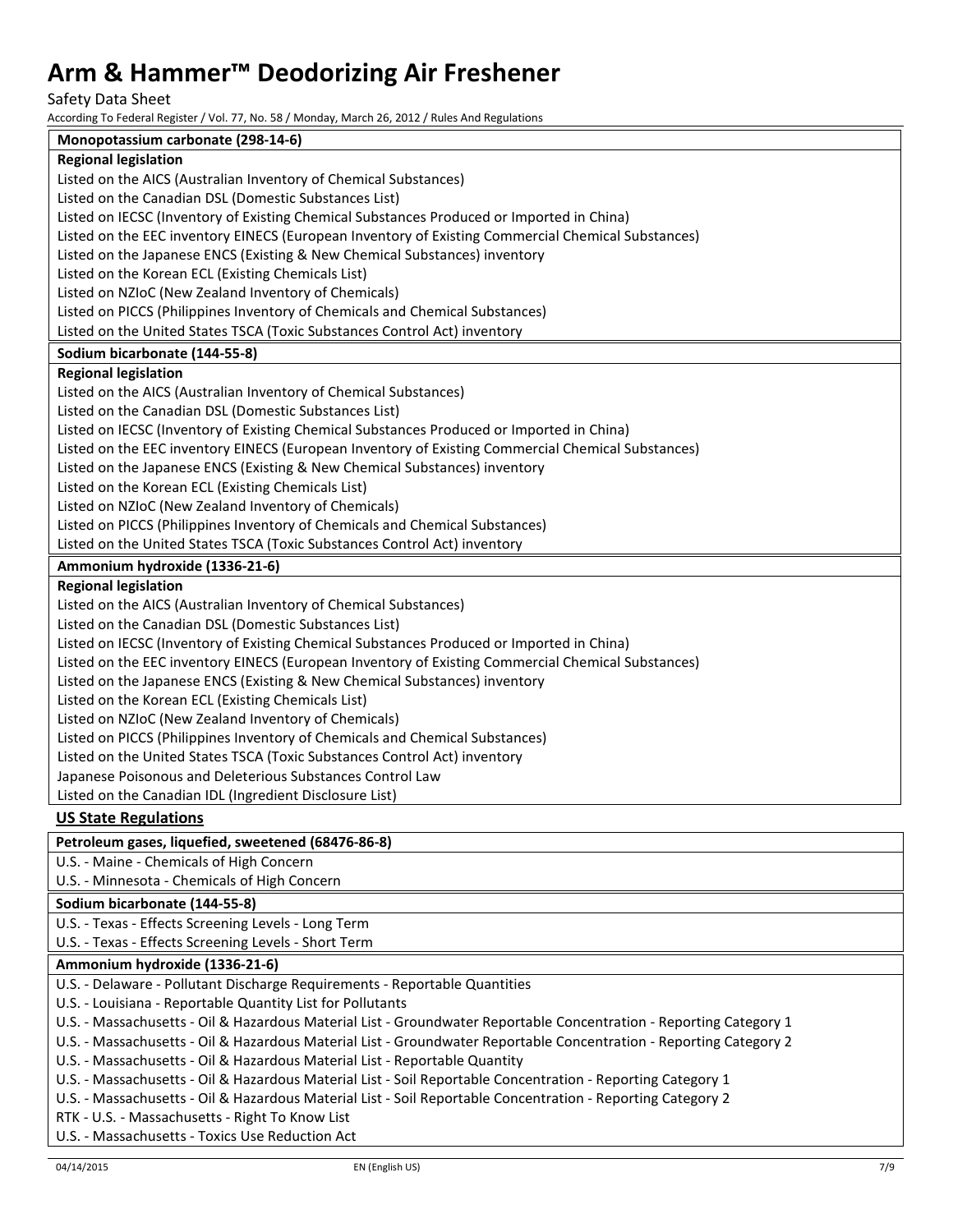Safety Data Sheet

According To Federal Register / Vol. 77, No. 58 / Monday, March 26, 2012 / Rules And Regulations

- U.S. Michigan Polluting Materials List
- U.S. New Jersey Discharge Prevention List of Hazardous Substances
- RTK U.S. New Jersey Right to Know Hazardous Substance List
- U.S. New Jersey Special Health Hazards Substances List
- U.S. New Jersey TCPA Extraordinarily Hazardous Substances (EHS)
- U.S. New York Reporting of Releases Part 597 List of Hazardous Substances
- RTK U.S. Pennsylvania RTK (Right to Know) Environmental Hazard List

RTK - U.S. - Pennsylvania - RTK (Right to Know) List

U.S. - Texas - Effects Screening Levels - Long Term

U.S. - Texas - Effects Screening Levels - Short Term

## **Canadian Regulations**

| Arm & Hammer <sup>™</sup> Deodorizing Air Freshener                                            |                                                                                                                       |  |
|------------------------------------------------------------------------------------------------|-----------------------------------------------------------------------------------------------------------------------|--|
| <b>WHMIS Classification</b>                                                                    | Class A - Compressed Gas                                                                                              |  |
|                                                                                                |                                                                                                                       |  |
| Water (7732-18-5)                                                                              |                                                                                                                       |  |
| Listed on the Canadian DSL (Domestic Substances List)                                          |                                                                                                                       |  |
| <b>WHMIS Classification</b>                                                                    | Uncontrolled product according to WHMIS classification criteria                                                       |  |
| Petroleum gases, liquefied, sweetened (68476-86-8)                                             |                                                                                                                       |  |
| Listed on the Canadian DSL (Domestic Substances List)                                          |                                                                                                                       |  |
| <b>WHMIS Classification</b>                                                                    | Class A - Compressed Gas                                                                                              |  |
|                                                                                                | Class B Division 1 - Flammable Gas                                                                                    |  |
| Monopotassium carbonate (298-14-6)                                                             |                                                                                                                       |  |
| Listed on the Canadian DSL (Domestic Substances List)                                          |                                                                                                                       |  |
| <b>WHMIS Classification</b><br>Uncontrolled product according to WHMIS classification criteria |                                                                                                                       |  |
| Sodium bicarbonate (144-55-8)                                                                  |                                                                                                                       |  |
| Listed on the Canadian DSL (Domestic Substances List)                                          |                                                                                                                       |  |
| <b>WHMIS Classification</b>                                                                    | Uncontrolled product according to WHMIS classification criteria                                                       |  |
| Ammonium hydroxide (1336-21-6)                                                                 |                                                                                                                       |  |
| Listed on the Canadian DSL (Domestic Substances List)                                          |                                                                                                                       |  |
| Listed on the Canadian IDL (Ingredient Disclosure List)                                        |                                                                                                                       |  |
| <b>IDL Concentration 1%</b>                                                                    |                                                                                                                       |  |
| <b>WHMIS Classification</b>                                                                    | <b>Class E - Corrosive Material</b>                                                                                   |  |
|                                                                                                | Class D Division 1 Subdivision B - Toxic material causing immediate and serious toxic effects                         |  |
|                                                                                                | <u>is a construction of the construction of the construction of the construction of the construction of the const</u> |  |

This product has been classified in accordance with the hazard criteria of the Controlled Products Regulations (CPR) and the SDS contains all of the information required by CPR.

# **SECTION 16: OTHER INFORMATION, INCLUDING DATE OF PREPARATION OR LAST REVISION**

**Revision Date** : 04/14/2015

**Other Information** : This document has been prepared in accordance with the SDS requirements of the OSHA Hazard Communication Standard 29 CFR 1910.1200.

**GHS Full Text Phrases**:

| Acute Tox. 4 (Oral) | Acute toxicity (oral) Category 4                               |
|---------------------|----------------------------------------------------------------|
| Aquatic Acute 1     | Hazardous to the aquatic environment - Acute Hazard Category 1 |
| Compressed gas      | Gases under pressure Compressed gas                            |
| Eye Dam. 1          | Serious eye damage/eye irritation Category 1                   |
| Flam. Gas 1         | Flammable gases Category 1                                     |
| Liquefied gas       | Gases under pressure Liquefied gas                             |